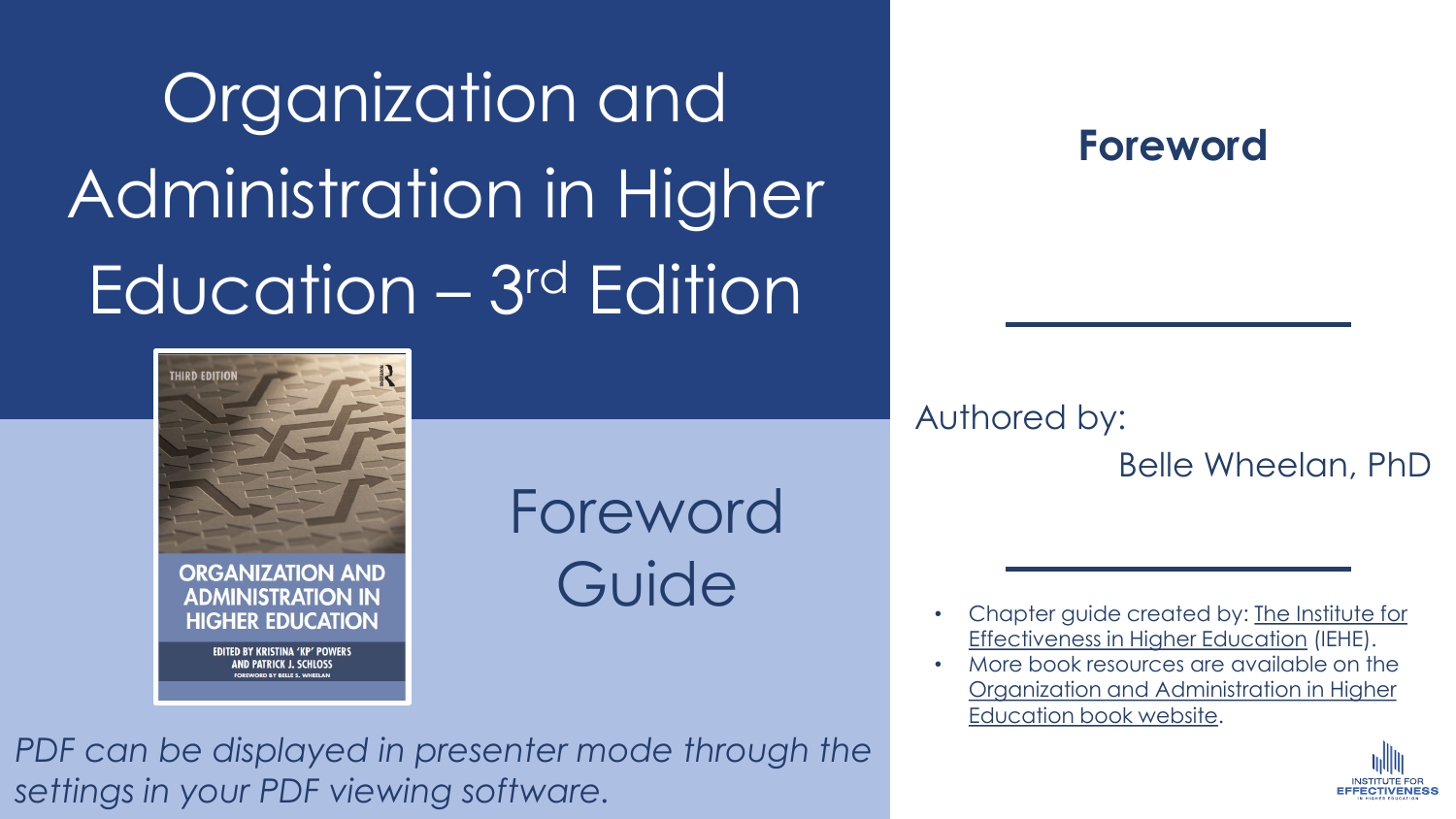## Foreword Author



ITED BY KRISTINA 'KP' POWI<br>AND PATRICK J. SCHLOSS



### **Belle Wheelan, PhD**

**President Southern Association of Colleges** and Schools Commission on **Colleges (SACSCOC)** 

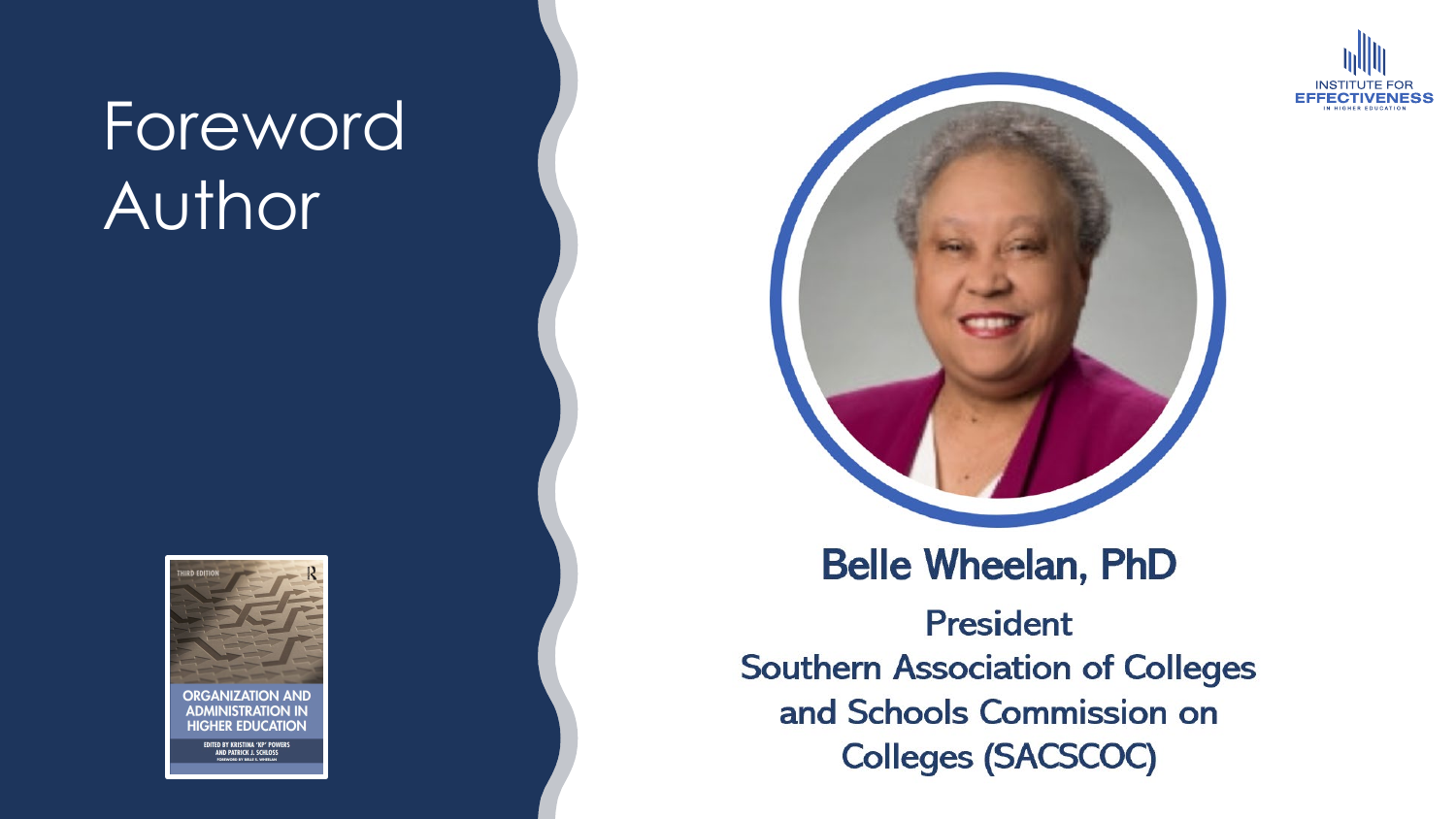#### **Belle Wheelan, PhD**

President – Southern Association of Colleges and Schools Commission on Colleges

#### **Author of the Foreword in**  *Organization and Administration in Higher Education – 3rd Edition*

**Dr. Belle Wheelan** currently serves as President of the Southern Association of Colleges and Schools Commission on Colleges and is the first African American and the first woman to serve in this capacity. Her career spans over 40 years and includes the roles of faculty member, chief student services officer, campus provost, college president and Secretary of Education. In several of those roles, she was the first African American and/or woman to serve in those capacities.

Dr. Wheelan received her Bachelor's degree from Trinity University in Texas (1972) with a double major in Psychology and Sociology; her Master's from Louisiana State University (1974) in Developmental Educational Psychology; and her Doctorate from the University of Texas at Austin (1984) in Educational Administration with a special concentration in community college leadership.

She has received numerous awards and recognition including six honorary degrees; the Distinguished Graduate Award from Trinity University (2002), and from the College of Education at the University of Texas at Austin (1992); Washingtonian Magazine's 100 Most Powerful Women in Washington, DC (2001); and the AAUW Woman of Distinction Award (2002).

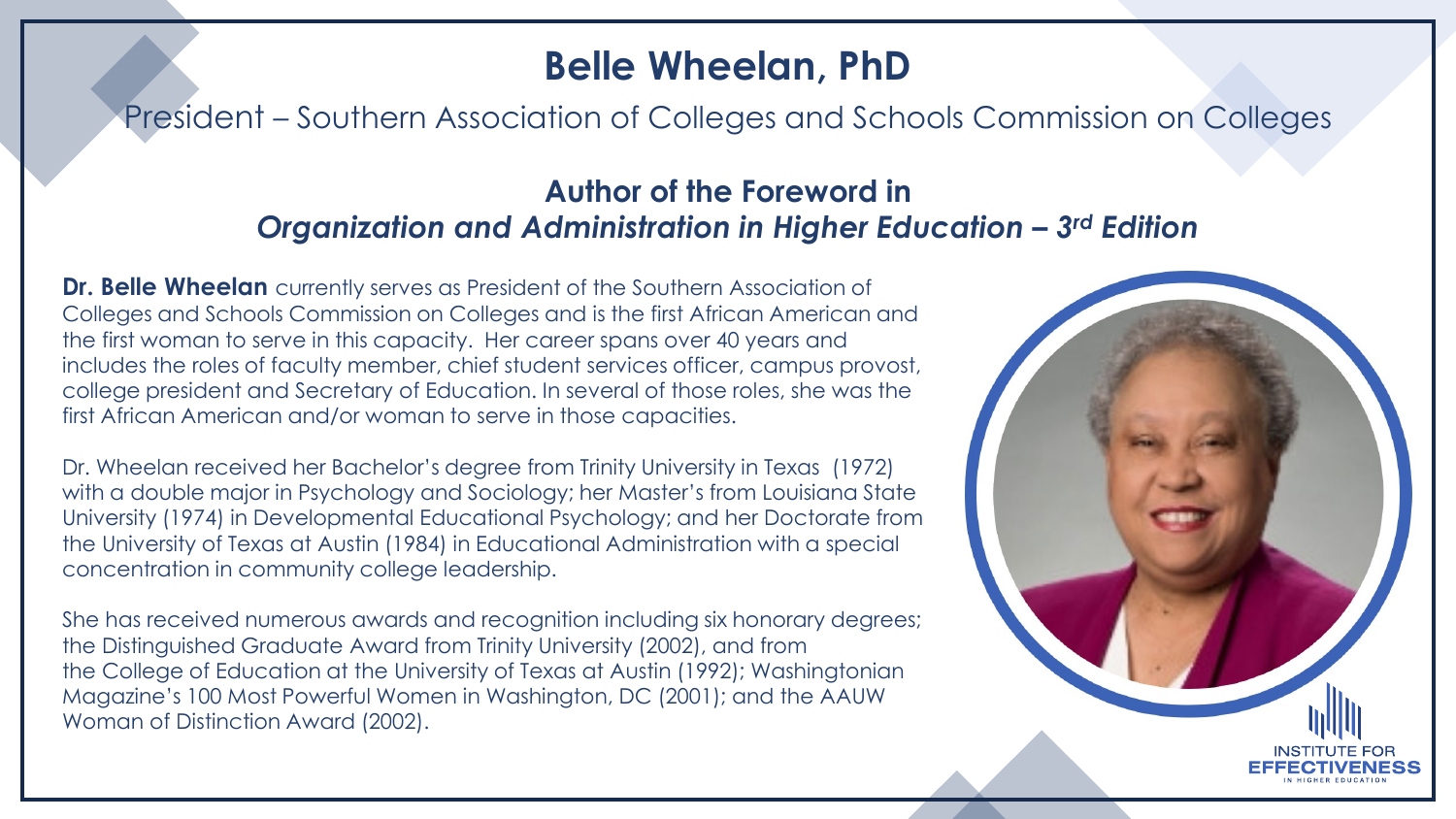# Overarching Principle

**No one can deny that higher education has changed over the past 10 years, and not always for the better.** 

**How does a person prepare for leading our institutions given all of these changes?** 

**This third edition is designed to answer some of these questions and provide guidance for up-and-coming administrators and students of higher education administration in preparing for leadership positions.** 



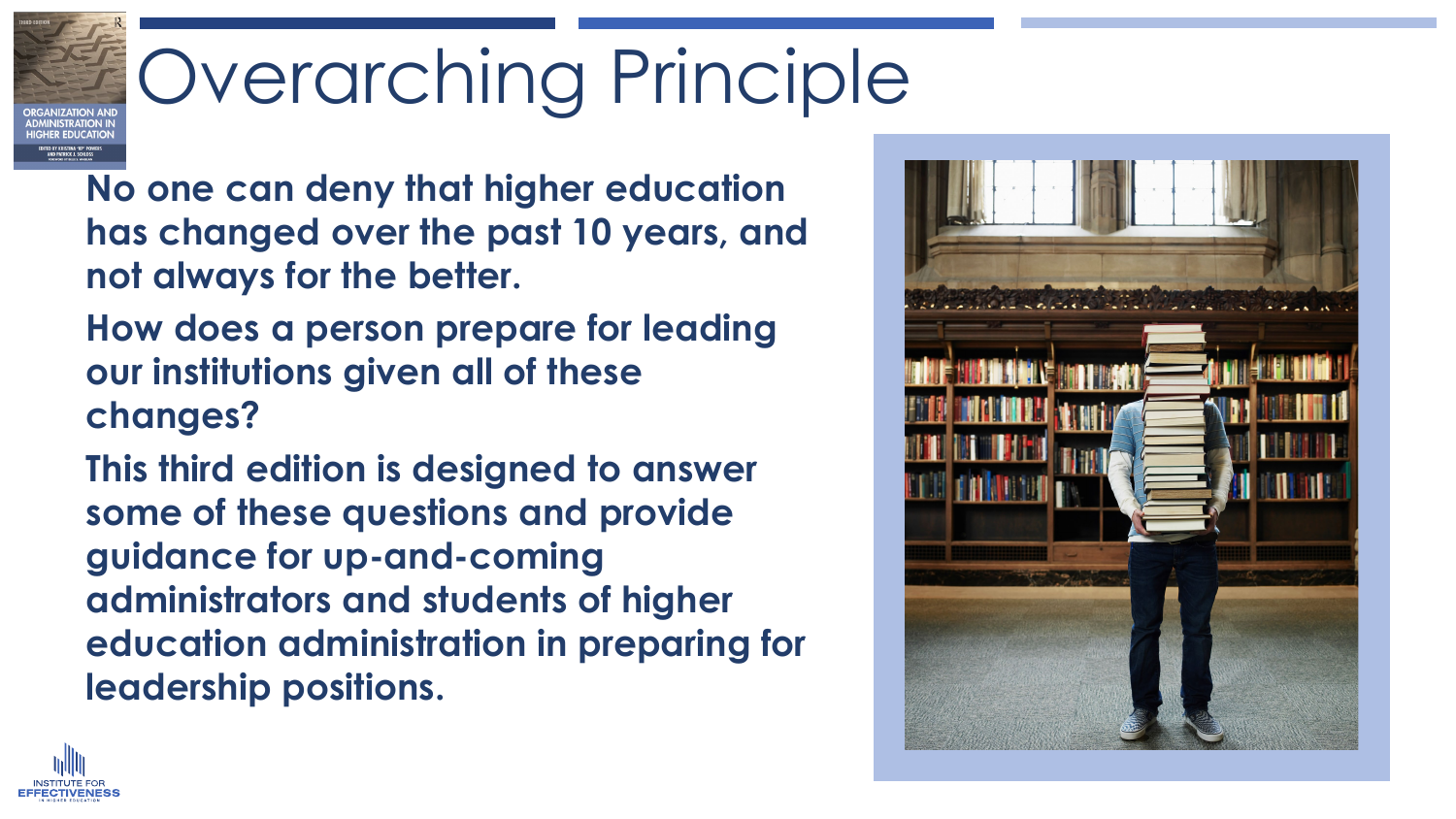## Recent Challenges to Higher Education

- Diminished confidence that higher education is the best way to rise out of poverty
- Rising cost of higher education resulting in increased debt taken on by families
- Mental health issues and food insecurities among college-going students
- Physical destruction to campuses due to natural disasters
- Viral pandemic presented by COVID-19
- **Declining student enrollments**
- **Increase in institutional mergers, consolidations and closures**
- Emphasis on outcome measures (graduation and licensure rates)
- **Market need for workforce/training**
- **Demographic changes migration of citizens to the South**